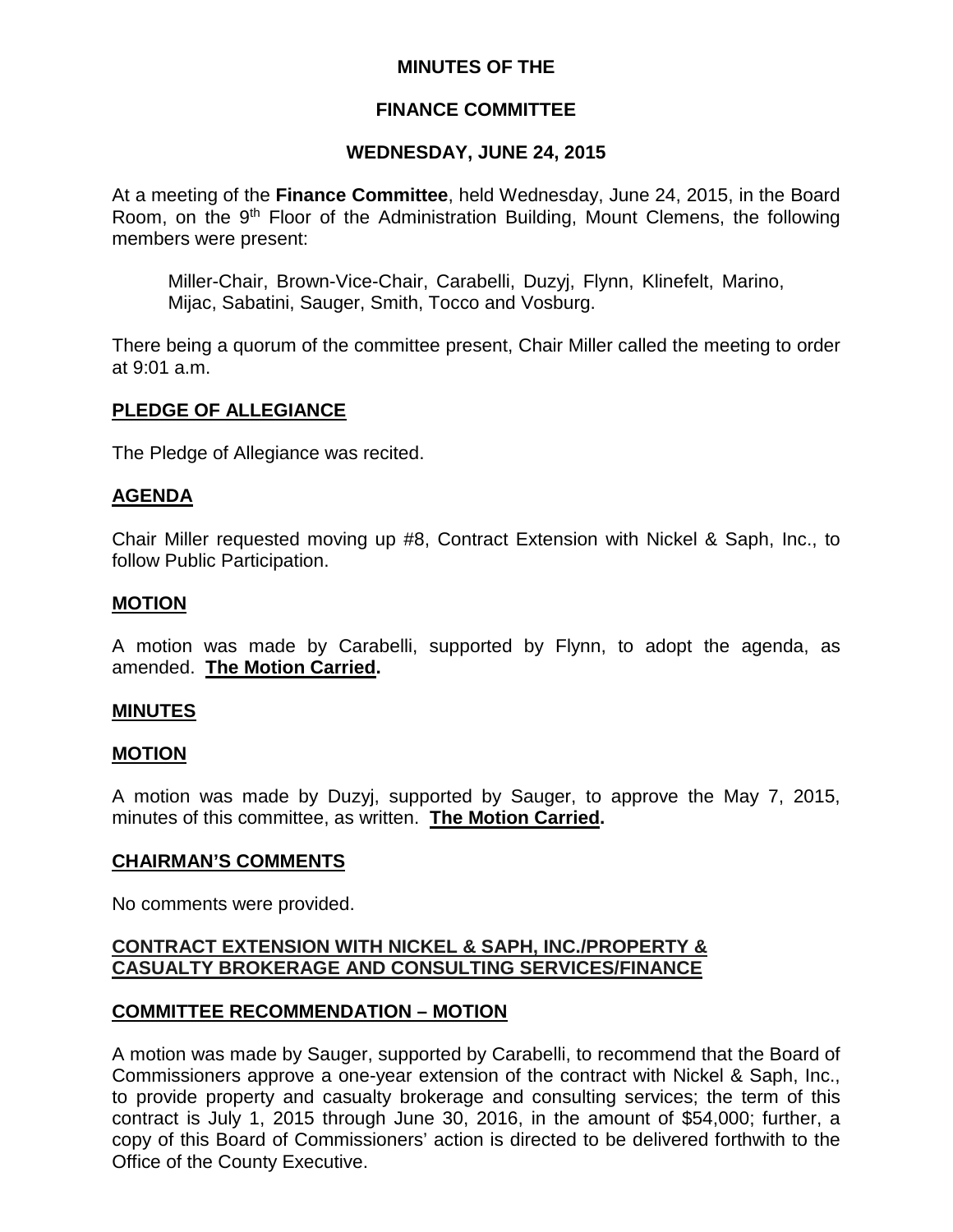Mr. Saph was present and explained that the fee was reduced by 10 percent to reflect the reduction of required services following the separation of Martha T. Berry from the County's insurance program.

Chair Miller called for a vote on the motion and **THE MOTION CARRIED.**

# **RECOMMENDATIONS FROM 6-23-15 INFRASTRUCTURE/ECONOMIC DEVELOPMENT COMMITTEE MEETING**

**Adopt Resolution Authorizing Actions in Connection with the Issuance of the North Gratiot Interceptor Drain Drainage District Drain Refunding Bonds, Series 2015 (Limited Tax General Obligation) (offered by Board Chair on behalf of Board)**

## **COMMITTEE RECOMMENDATION – MOTION**

A motion was made by Flynn, supported by Carabelli, to recommend that the Board of Commissioners adopt a resolution authorizing actions in connection with the issuance of the North Gratiot Interceptor Drain Drainage District Drain Refunding Bonds, Series 2015 (limited tax general obligation). **THE MOTION CARRIED.**

## **Contract with Best Asphalt, Inc./2015 Paving Projects/Facilities and Operations**

## **COMMITTEE RECOMMENDATION – MOTION**

A motion was made by Carabelli, supported by Smith, to recommend that the Board of Commissioners approve a contract between the County of Macomb and the low qualified bidder, Best Asphalt, Inc., in the amount of \$1,093,100 (base bid including Alternate 1B deducting Voluntary Alternate) for the 2015 Paving Projects; funds for this project are available in the Capital Plan; further, a copy of this Board of Commissioners' action is directed to be delivered forthwith to the Office of the County Executive. **THE MOTION CARRIED.**

## **Cost Share Agreement with City of Fraser/14 Mile Road/Department of Roads**

# **COMMITTEE RECOMMENDATION – MOTION**

A motion was made by Flynn, supported by Sauger, to recommend that the Board of Commissioners approve a contract between the Department of Roads and City of Fraser outlining the scope of work and cost sharing for concrete pavement repairs on 14 Mile Road from Hayes Road to Utica Road; further, a copy of this Board of Commissioners' action is directed to be delivered forthwith to the Office of the County Executive. **THE MOTION CARRIED.**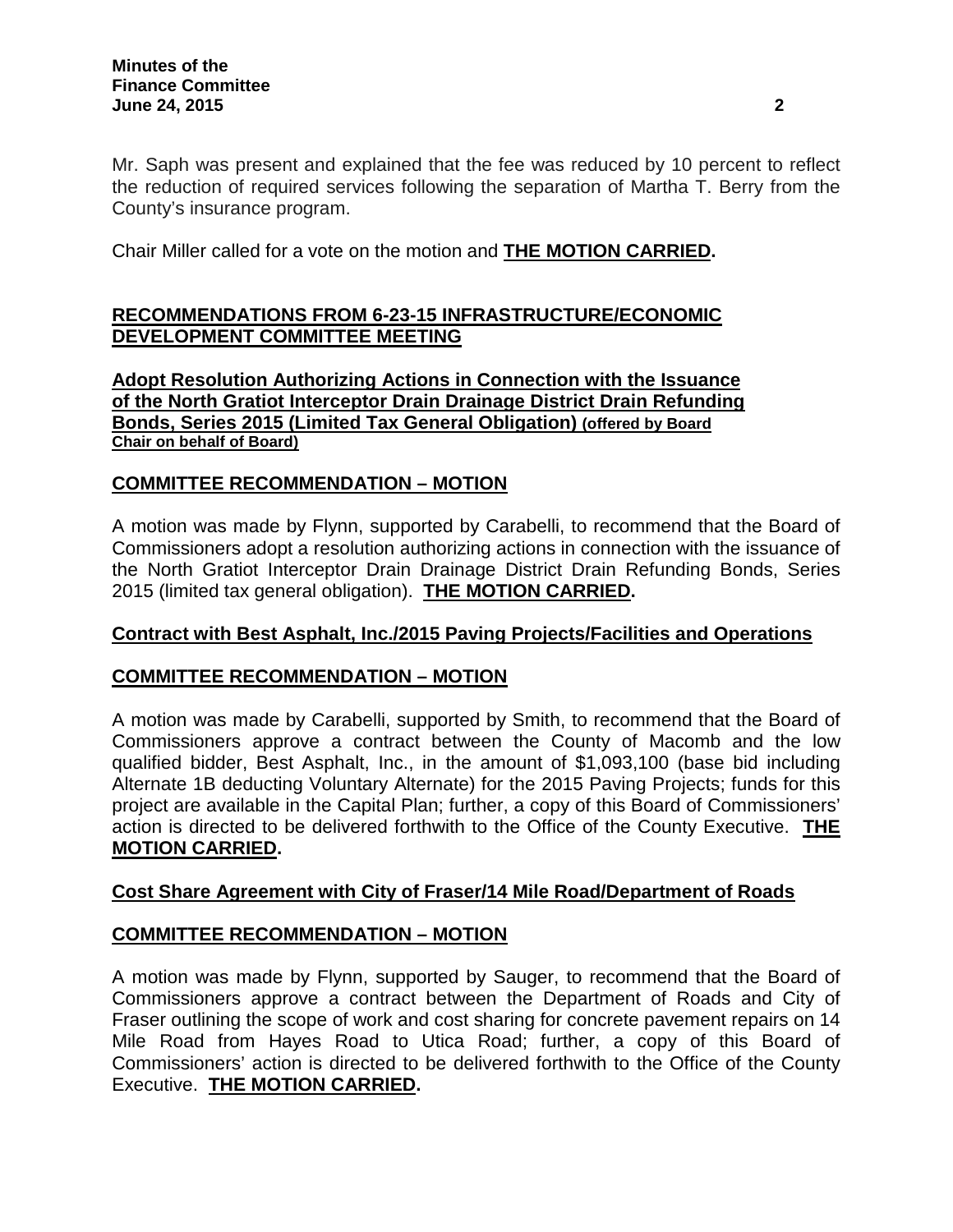## **Cost Share Agreement with Macomb Township/North Avenue/Department of Roads**

## **COMMITTEE RECOMMENDATION – MOTION**

A motion was made by Carabelli, supported by Duzyj, to recommend that the Board of Commissioners approve a contract between the Department of Roads and Macomb Township outlining the scope of work and cost sharing for the widening of North Avenue from M-59 to 21 Mile Road; further, a copy of this Board of Commissioners' action is directed to be delivered forthwith to the Office of the County Executive. **THE MOTION CARRIED.**

## **Cost Share Agreement with Washington Township/Applewood/Department of Roads**

## **COMMITTEE RECOMMENDATION – MOTION**

A motion was made by Brown, supported by Carabelli, to recommend that the Board of Commissioners approve a contract between the Department of Roads and Washington Township outlining the scope of work and cost sharing for the reconstruction of streets within the Applewood Subdivision; further, a copy of this Board of Commissioners' action is directed to be delivered forthwith to the Office of the County Executive. **THE MOTION CARRIED.**

## **Cost Share Agreement with Washington Township/Applewood-50/50 Portion/ Department of Roads**

## **COMMITTEE RECOMMENDATION – MOTION**

A motion was made by Brown, supported by Carabelli, to recommend that the Board of Commissioners approve a contract between the Department of Roads and Washington Township outlining the scope of work and cost sharing for the reconstruction of streets within the Applewood Subdivision, the costs for which will be shared 50/50 between Department of Roads and Township; further, a copy of this Board of Commissioners' action is directed to be delivered forthwith to the Office of the County Executive. **THE MOTION CARRIED.**

## **Cost Share Agreement with Washington Township/Van Dyke/Dept. of Roads**

## **COMMITTEE RECOMMENDATION – MOTION**

A motion was made by Brown, supported by Carabelli, to recommend that the Board of Commissioners approve a contract between the Department of Roads and Washington Township outlining the scope of work and cost sharing for the widening of Van Dyke between West Road and Campground Road; further, a copy of this Board of Commissioners' action is directed to be delivered forthwith to the Office of the County Executive. **THE MOTION CARRIED.**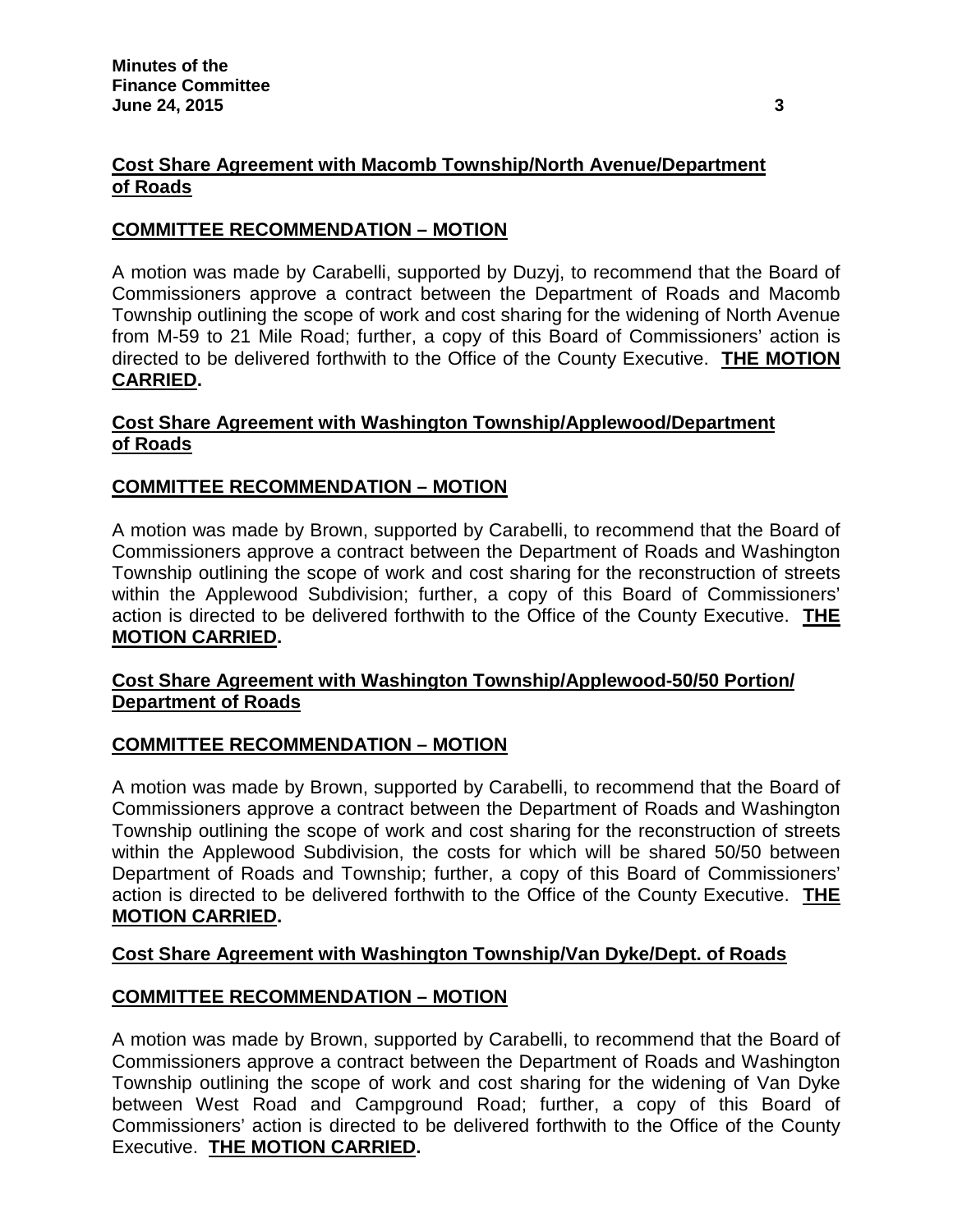## **Contract with Cipparrone Contracting, Inc./2015 Pavement Preservation Program/Department of Roads**

## **COMMITTEE RECOMMENDATION – MOTION**

A motion was made by Sauger, supported by Carabelli, to recommend that the Board of Commissioners approve the award of bid and contract for the 2015 Pavement Preservation Program to Cipparrone Contracting, Inc., in the amount of \$1,951,224.14; further, a copy of this Board of Commissioners' action is directed to be delivered forthwith to the Office of the County Executive. **THE MOTION CARRIED.**

## **Contract with URS Corporation/Traffic Operations Staffing/Department of Roads**

## **COMMITTEE RECOMMENDATION – MOTION**

A motion was made by Vosburg, supported by Tocco, to recommend that the Board of Commissioners approve a contract between the Department of Roads and URS outlining the scope of work and costs for staffing of the Traffic Operations Center for Fiscal Year 2015/2016; further, a copy of this Board of Commissioners' action is directed to be delivered forthwith to the Office of the County Executive. **THE MOTION CARRIED.**

## **PURCHASE OF MILITARY SERVICE TIME/FINANCE**

## **COMMITTEE RECOMMENDATION – MOTION**

A motion was made by Carabelli, supported by Sauger, to recommend that the Board of Commissioners authorize Jordan Harvey to purchase five months of military service time in the Macomb County Employees' Retirement System under State Law MCLA 46.12a(14); further, a copy of this Board of Commissioners' action is directed to be delivered forthwith to the Office of the County Executive.

The following commissioner spoke: Vosburg.

Chair Miller called for a vote on the motion and **THE MOTION CARRIED.**

# **GREAT LAKES WATER AUTHORITY UPDATES**

Brian Baker, Macomb County's representative on the Great Lakes Water Authority, thanked all of those in the community who were engaged in the issue, spent hours participating on committees and provided feedback.

Mr. Baker provided a briefing of the Macomb County Executive's five major areas of concern with the lease agreement. Despite these concerns, Mr. Baker stated that Macomb County is willing to work through the process with all involved parties.

The following commissioners spoke: Klinefelt, Vosburg, Sauger, Brown and Miller.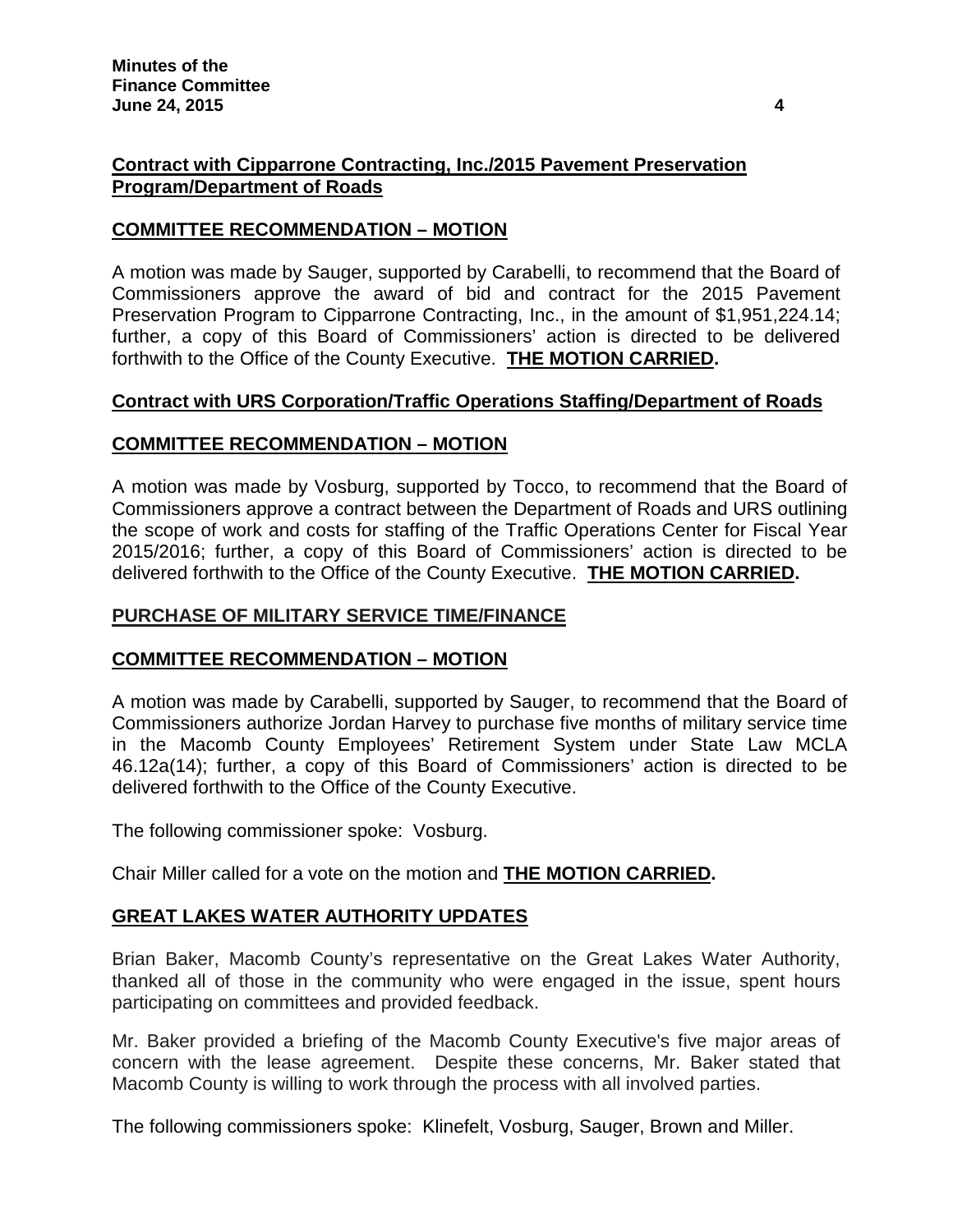## **Eric Rothstein, State of Michigan Mediation Representative**

Mr. Rothstein summarized the material that was distributed which covered the following topics: regionalization context, Great Lakes Water Authority status, business issues, governance and mediation, and next steps.

The following commissioners spoke: Carabelli, Vosburg, Klinefelt, Sauger, Duzyj and Miller.

### **MOTION**

A motion was made by Marino, supported by Tocco, to receive and file the updates provided on the Great Lakes Water Authority. **The Motion Carried.**

### **QUARTERLY REVENUE AND EXPENDITURE REPORTS FOR MARCH 31, 2015**

### **MOTION**

A motion was made by Marino, supported by Sauger, to receive and file the Quarterly Revenue and Expenditure Reports for March 31, 2015.

Finance Director Steve Smigiel summarized the reports.

The following commissioner spoke: Miller.

Chair Miller called for a vote on the motion and **The Motion Carried.**

### **REVIEW UPDATED 2016 BUDGET REVIEW CALENDAR**

### **MOTION**

A motion was made by Marino, supported by Flynn, to receive and file the updated 2016 budget review calendar. **The Motion Carried.**

### **RESOLUTIONS**

**Establishing Legislative Priorities to Guide the Review and Adoption of the FY 2016 County Budget (offered by Board)**

### **COMMITTEE RECOMMENDATION – MOTION**

A motion was made by Flynn, supported by Marino, to recommend that the Board of Commissioners adopt a resolution establishing legislative priorities to guide the review and adoption of the FY 2016 County budget.

Board Chair Flynn offered a friendly amendment, on behalf of Commissioner Marino, to replace wording for 1.d. to read: Keep obligations to county employees by continuing to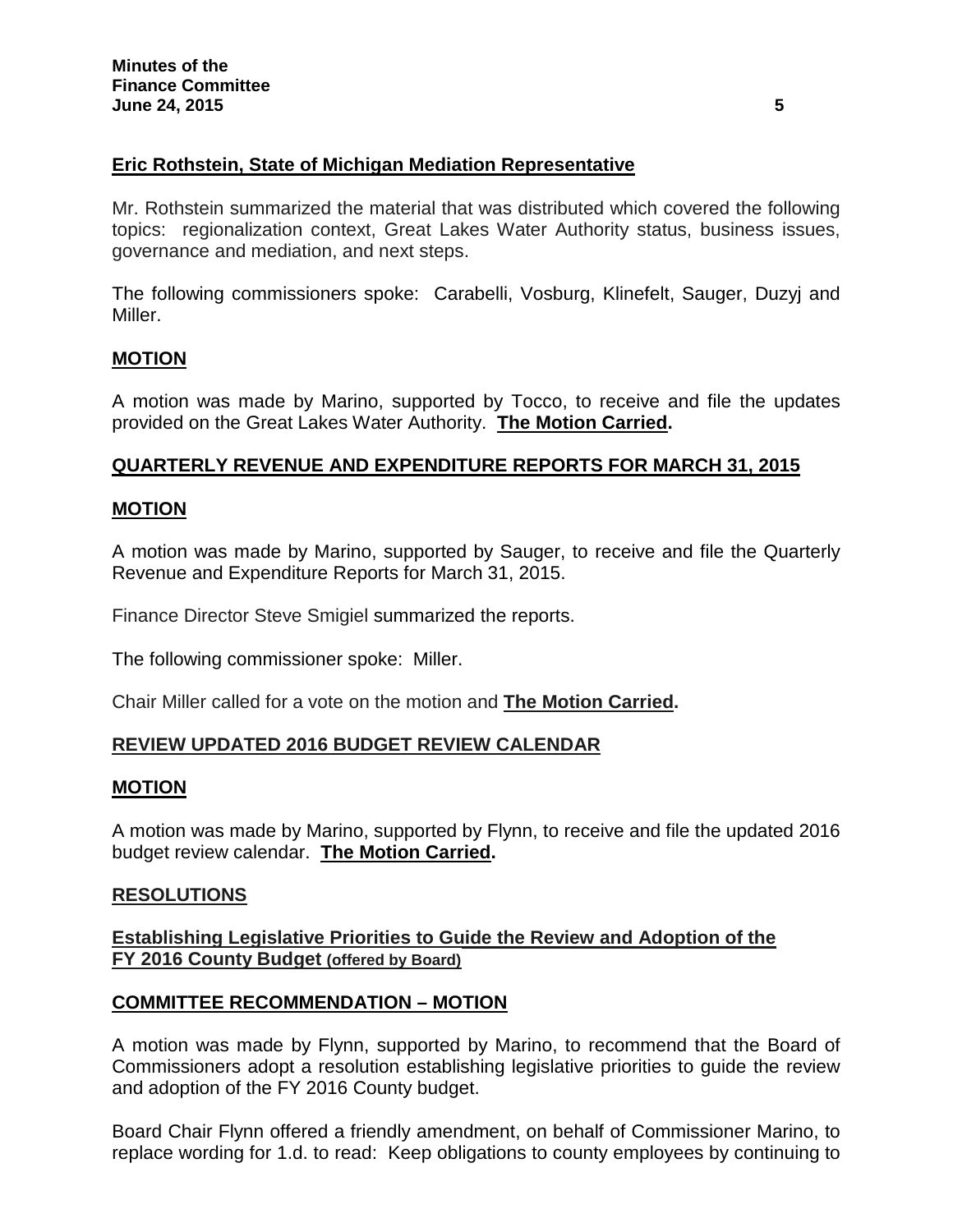fully fund defined benefit pension and retiree health care benefits that will be closed to new employees on January 1, 2016.

The following commissioners spoke: Marino and Klinefelt.

Chair Miller suggested approving the language as offered and that the amendment be further reviewed and developed for tomorrow's Full Board meeting.

Chair Miller called for a vote on the motion and **THE MOTION CARRIED.**

### **Supporting Michigan House Bill No. 4724 to Amend the Michigan Election Law to Allow a "No Reason" Absentee Ballot (offered by Miller)**

### **COMMITTEE RECOMMENDATION – MOTION**

A motion was made by Tocco, supported by Marino, to recommend that the Board of Commissioners adopt a resolution supporting Michigan House Bill No. 4724 to amend the Michigan Election Law to allow a "No Reason" absentee ballot.

Commissioners Marino, Tocco and Vosburg requested to be added to the resolution.

Chair Miller stated that the resolution will be offered by the entire Board.

The following commissioner spoke: Miller.

Chair Miller called for a vote on the motion and **THE MOTION CARRIED.**

### **Supporting Michigan Senate Resolution No. 66 and U.S. House Resolution No. 233 to Urge Iran to Immediately Release Michigan Resident Amir Hekmati (offered by Miller)**

### **COMMITTEE RECOMMENDATION – MOTION**

A motion was made by Tocco, supported by Duzyj, to recommend that the Board of Commissioners adopt a resolution supporting Michigan Senate Resolution No. 66 and U.S. House Resolution No. 233 to urge Iran to immediately release Michigan Resident Amir Hekmati.

The following commissioner spoke: Miller.

Chair Miller called for a vote on the motion and **THE MOTION CARRIED.**